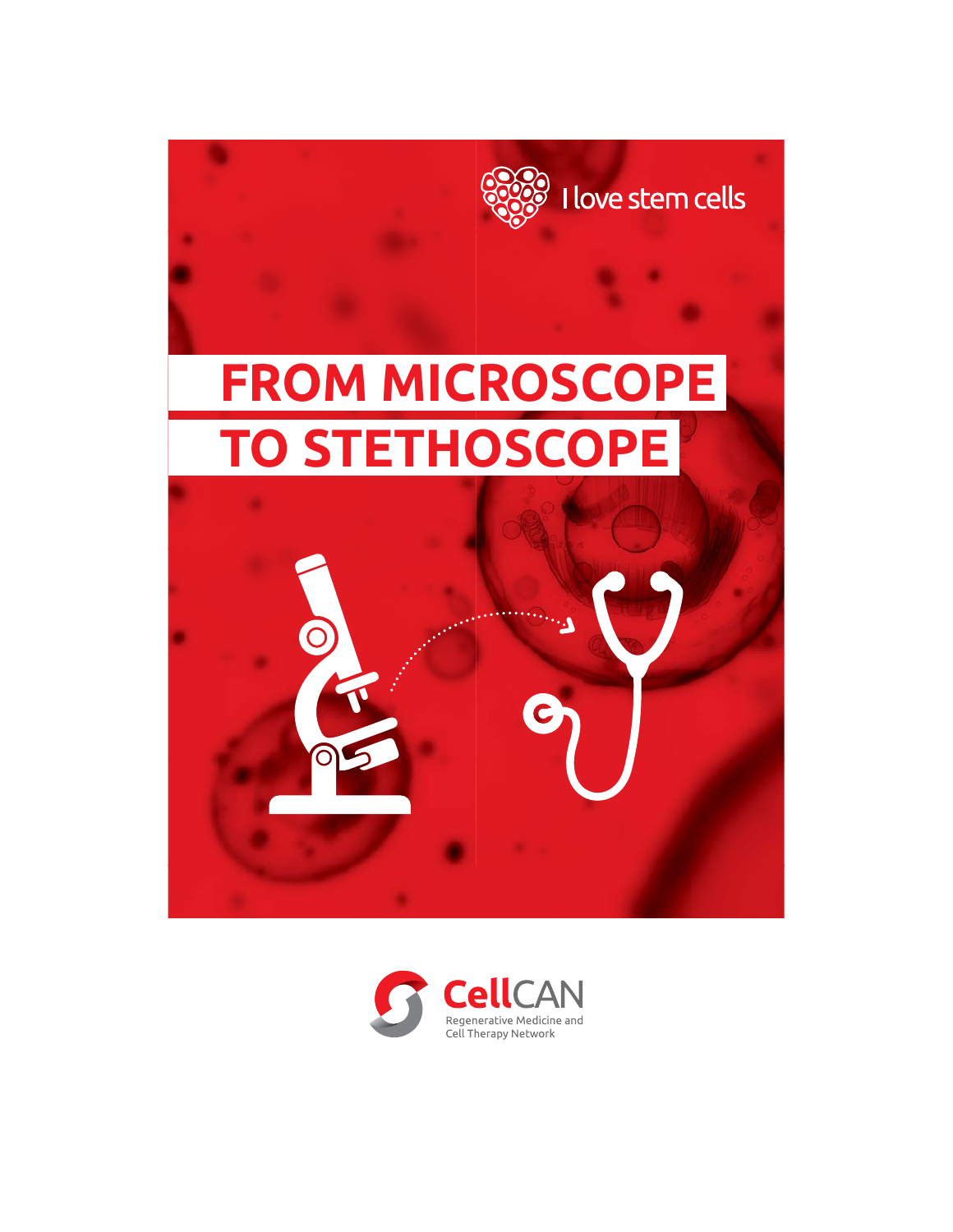Have you ever been asked about stem cells or stem cell-based therapies in your practice?

Do you think stem cells and stem cell-based therapies are still only at a preclinical research stage?

Have you ever been confronted with a patient willing to pay thousands of dollars to get a treatment somewhere in the world?

Do you feel powerless with some of your patients living with chronic diseases?



WHILE THE MEDIA TALKS A GREAT DEAL ABOUT THE ENORMOUS POTENTIAL OF CELL THERAPY OR STEM CELL-BASED TREATMENTS, **THE REALITY IS EVEN MORE ENCOURAGING!**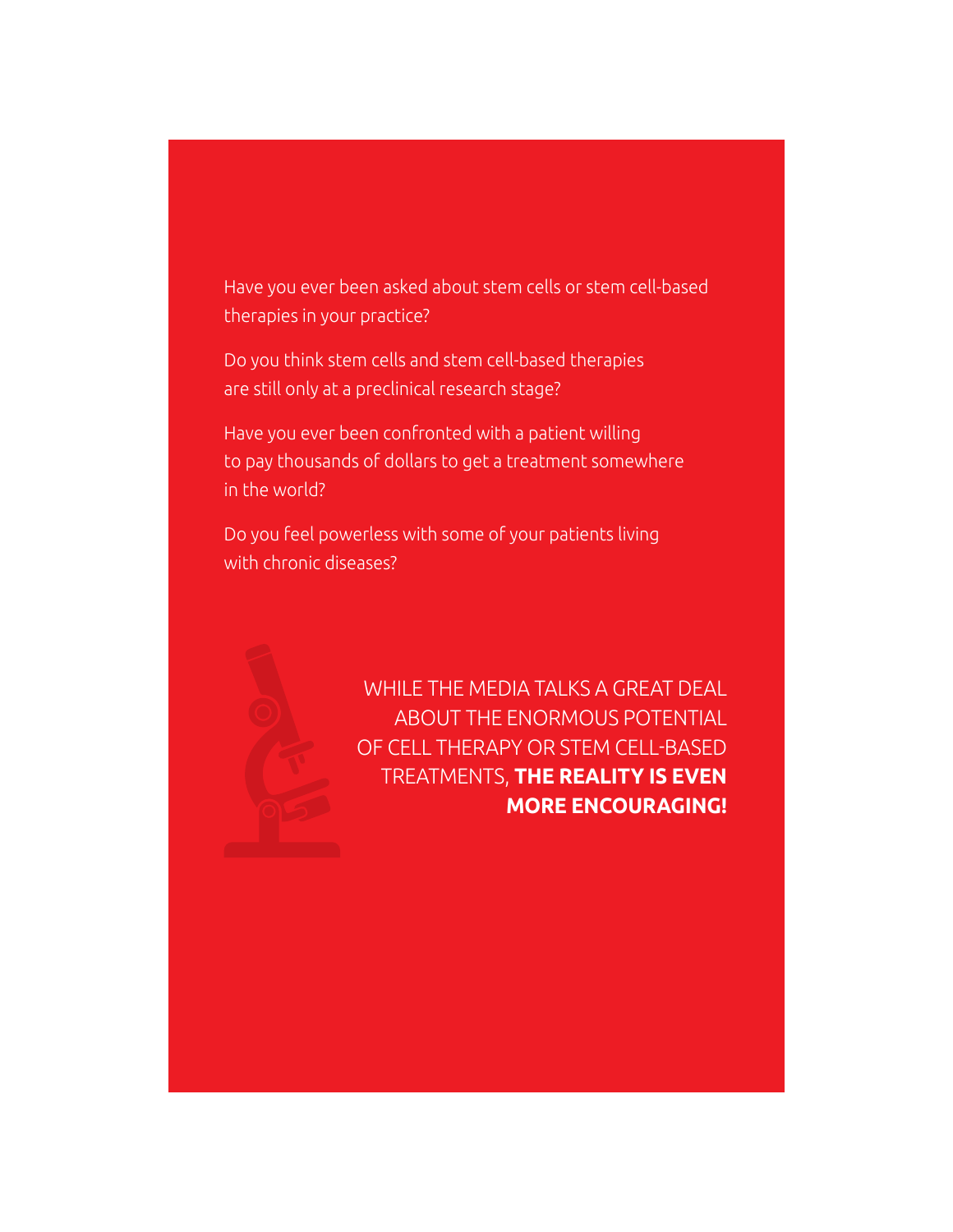Stem cells bring hope to several patients and physicians with the promise of offering new treatments for previously incurable diseases. Now with years of stem cell research, how far are we in realizing its full therapeutic potential?

# **DIFFERENT TYPES** OF STEM CELLS AND THEIR **PROPERTIES**

### EMBRYONIC STEM CELLS

They are pluripotent cells, which means that they can turn into any type of human cell. They are obtained from human embryos at a very early stage.

### ADULT STEM CELLS

Adult stem cells are found in various

tissues of the body. They can turn into a few different types of specialized cells. For example, hematopoietic stem cells, which are collected at the adult stage in the bone marrow, can give rise to all types of blood cells (white blood cells, red blood cells, and platelets).

### INDUCED PLURIPOTENT STEM CELLS

Induced pluripotent stem cells are obtained by adding genes to adult stem cells (for example, the cells of the skin) to make them pluripotent, that is

DID YOU KNOW… Stem cells were discovered by Canadians James Edgar Till & Ernest McCulloch in 1963, at the University of Toronto!

able to transform into any type of human cell. As they are created from the patient's own cells, they will not be rejected by the immune system after transplantation.

### MESENCHYMAL STEM CELLS

Mesenchymal stem cells are found in bone marrow, grease, blood, placenta and umbilical cord blood. Like many other stem cells, they are able to migrate in the body to repair damaged tissue. However, contrary to other cells, they do not trigger immune reaction, i.e. they will not be rejected by the body after having been transplanted. In addition, they produce many molecules that help the surrounding cells to grow and regenerate. Further research needs to be done, but these unique properties could be very useful for the development of regenerative medicine.

A first bone marrow transplant (BMT) was performed more than 50 years ago, and it is estimated that over 50,000 bone marrow transplantations are done per year worldwide.

DID YOU KNOW…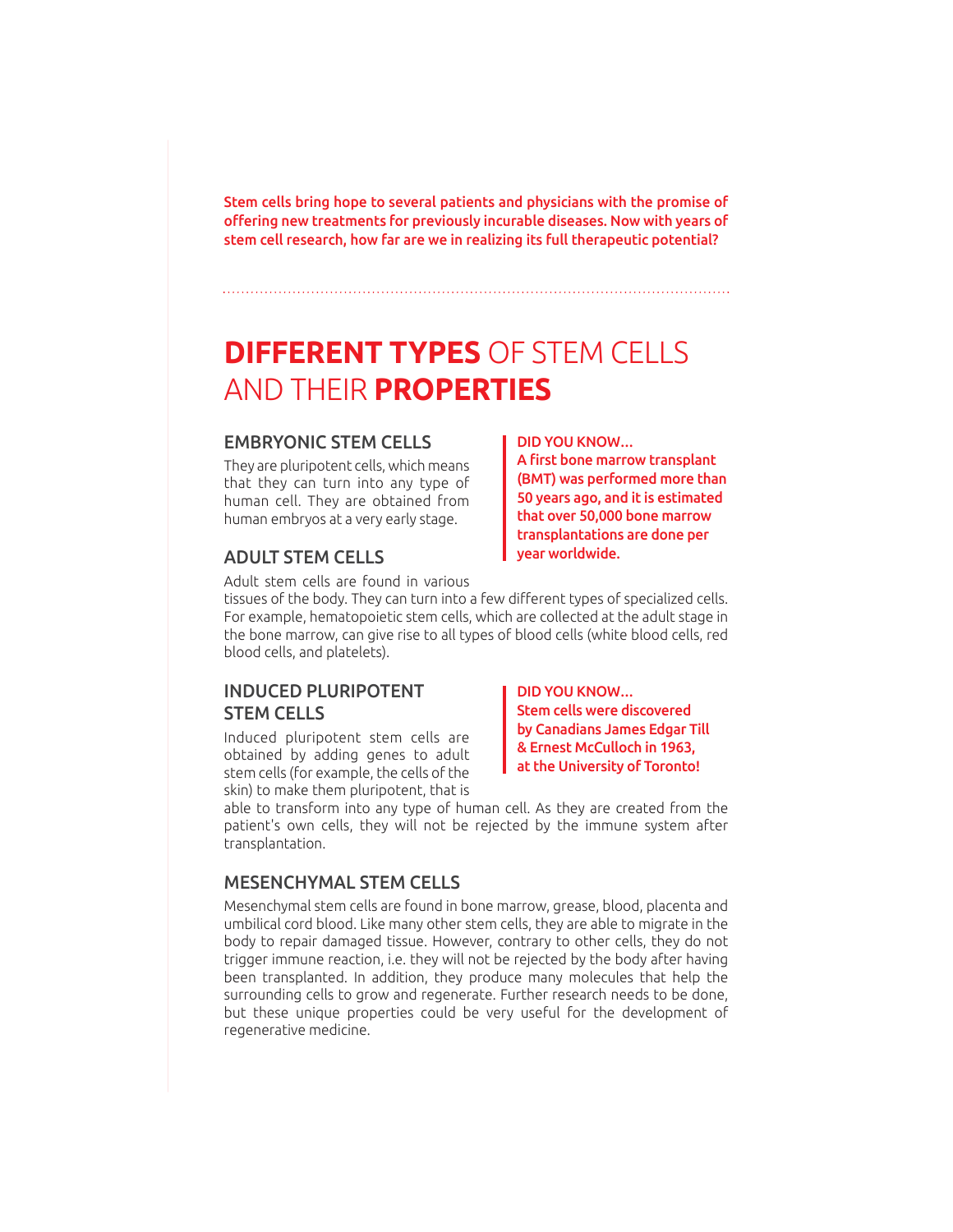# ESTABLISHED **THERAPIES**

Hematopoietic stem cell transplantation (HSCT), known in the general public as bone marrow transplant (BMT), is a procedure consisting in transplanting hematopoietic stem cells derived from bone marrow, peripheral blood, or umbilical cord blood<sup>1</sup>. HSCT is by far the stem cell therapy that is the most practiced. This procedure is most often performed on patients with leukaemia and lymphoma to reverse a side effect of conventional chemotherapy, which in addition to killing cancerous cells also destroys patients' stem cells within the bone marrow.

Other conditions treated with HSCT include sickle-cell disease, myelodysplastic syndrome, neuroblastoma, lymphoma, Ewing's sarcoma, desmoplastic small round cell tumor, chronic granulomatous disease, and Hodgkin's disease<sup>2</sup>. Research on HSCT applications remains very active. As of February 2016, over 35% (1780/4941) of registered clinical trials on stem cell therapy were related to HSCT, targeting mainly leukemia and lymphoma patients $^3$ .



Source: Wang. T. (2013), Misuho Industry Focus: A Survey of Current Landscape in Regenerative Medicine. 141, 3-4

## ONGOING **CLINICAL TRIALS**

Beyond established therapies, the number of clinical trials (CTs) has been on the rise since 2004 for an expanding range of conditions using new types of stem cells, including mesenchymal stem cells (MSCs), human embryonic stem cells (ESCs) or induced pluripotent stem cells (iPSCs).

The focus of novel stem cell CTs, with respect to disease indication, is cardiovascular disease. However, the immune system remains the most common target of stem cell therapies for various disease indications, including cancers, GvHD, and other non-malignant hematologic conditions, as well as autoimmune diseases such as multiple sclerosis, Crohn's disease and Type 1 diabetes.

Increasing numbers of CTs targeted neurological diseases, while CTs for liver disease, bone and cartilage conditions, diabetes, and eye diseases remained rare (<70 CTs globally).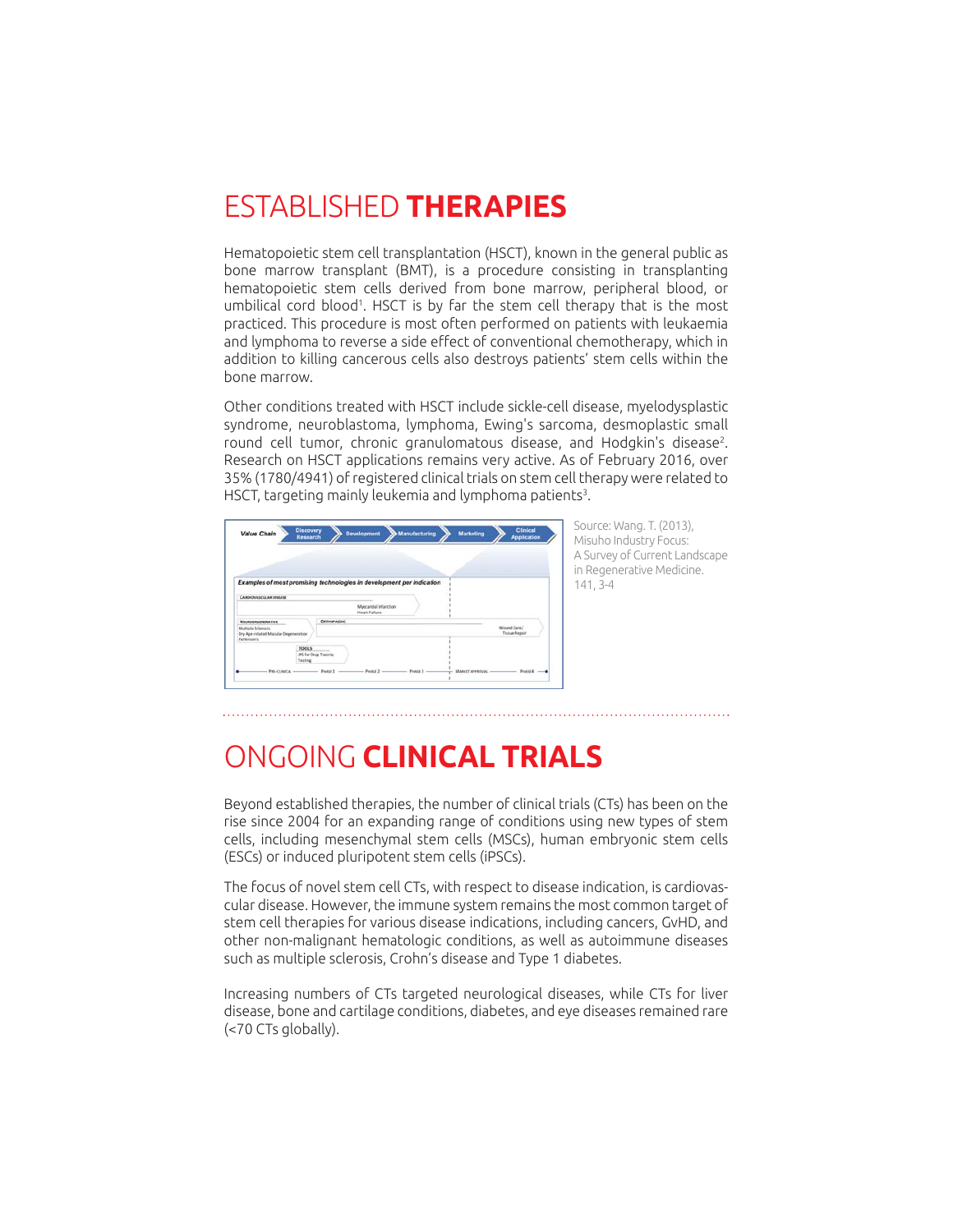Some types of study differ from the normal regulatory framework of clinical trials. These studies, called medical innovation, are exceptional and are performed by a doctor on a small number of very sick patients when he considers for scientific reasons that the results of preclinical research have demonstrated the treatment safety and efficacy and that it could be beneficial to patients.

It is important to note that medical innovation is not part of the regular framework of research development, but is a type of treatment available to doctors in special circumstances. As it is only available to a very small number of patients, clinical trials in due form need to be conducted by scientists or organizations before the treatment is approved and placed on the market.

### **UNPROVEN** THERAPEUTIC CLAIMS

Many clinics worldwide offer stem cell treatments, but the efficacy and safety of these treatments have not always been scientifically proven or have not received regulatory or ethics approval. Some of these treatments can be harmful to patient health. Instead of scientific evidence, these clinics often use patient testimonials to demonstrate the effectiveness of their treatments. Indeed, sometimes patients want so badly for the treatment to be effective that they may feel it actually is. These effects, even if they are real, may not continue over time or may result from something other than the treatment. All of this is referred to as medical tourism.

DID YOU KNOW… A promising technique, called "ex vivo expansion", is the use of a molecule called UM171 that has the potential to multiply by 10 the number of cord blood units available for a transplant in humans; therefore addressing one of the major limitations of cord blood transplant to treat blood diseases.

Many patients who seek out cell therapy think they have nothing to lose, whether the therapy has been proven or not, but this isn't true. Therapies without any demonstrated efficacy or safety can still be dangerous, worsen the overall health of patients, and even put their lives in danger. Some patients who receive unproven treatments develop lesions, tremors, tumours or cancer, and these side effects can result in death. In addition, anesthesia and the transplant procedure itself also pose risks.

It is important to be aware of those practices because this could become a major hurdle for our health system in Canada. Also, patients should also know that receiving these treatments could prevent them from participating in legitimate clinical trials here in Canada, where eligibility criteria are very strict.

The time required to develop treatments can seem incredibly long to patients who have incurable or debilitating diseases. But scientists, doctors and regulators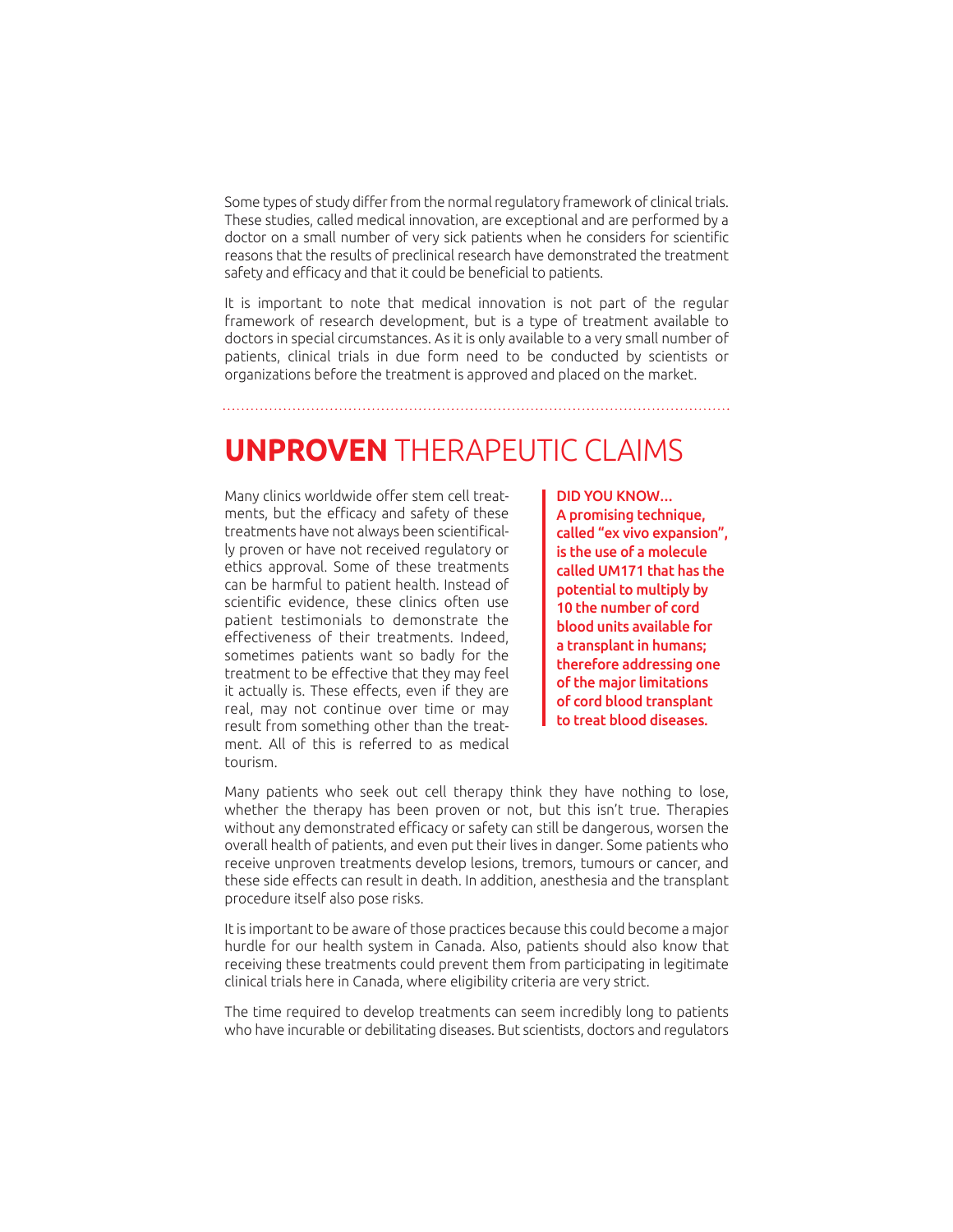are concerned about everyone's safety and well-being and must ensure that treatments will actually improve a condition and not cause additional problems (e.g., severe side effects). To expedite the availability of cell therapies, efforts are constantly made to improve and streamline the regulatory process.

# **CORD BLOOD** AND **STEM CELL BANKING**

Considered medical waste up until 2004, cord blood is an incredible source of hematopoietic stem cells. Knowing that stem cells found in DID YOU KNOW… Another reason why people undergo medical tourism treatments is for cosmetic reason (looking younger, baldness, etc.).

cord blood can potentially be used to treat more than 80 diseases and disorders – a number expected to increase up to 500 in 10 years from now – and how safe and simple the procedure of collecting cord blood is, one may consider to potentially saving a life, after giving birth, by donating umbilical cord blood.

In Canada on any given day, approximately 1,000 Canadians are in need for a stem cell donor. Among these, approximately 25% are able to find a match within their own family, which means 75% must receive stem cells from an unrelated donor, hence the relevance of cord blood banking.

One of the great advantages with cord blood is that complications like immune rejection and Graft versus Host Disease are less likely to occur with cord blood transplant. However, a limitation that is recognized with cord blood transplant is that more than one unit of cord blood is required to treat one adult (although one unit of cord blood may be sufficient to treat a child).

### **Public or Private Cord Blood Banking: What is the Difference?**

Cord blood can be stored by public or private banks. A fundamental difference between the two storage options is that public cord blood banks store blood for the benefit of the general public, and private cord blood banks are usually for-profit organizations that store cord blood for the exclusive use of the donor or donor's relatives.

In Canada, the Canadian Blood Services (CBS) and Héma-Québec run public cord blood banks. In addition, Victoria Angel Registry of Hope, a charitable organization, picks up donor samples from about 35 hospitals throughout southern Ontario. Also, several research units accept cord blood that does not qualify for public cord blood banks. All public banks collect cord blood at no charge to the donor. Refer to CBS or Héma-Québec's websites for the list of partner hospitals.

<sup>1</sup> Karanes C, Nelson GO, Chitphakdithai P, Agura E, Ballen KK, Bolan CD, et al. (2008). Twenty years of unrelated donor hematopoietic cell transplantation for adult recipients facilitated by the National Marrow Donor Program. Biology of Blood and Marrow Transplantation. 14 (9 Suppl): 8–15.

<sup>2</sup> Worldwide Network for Blood & Marrow Transplantation (WBMT). Slides regarding 1 million transplants. http://www.wbmt.org/en/general-information-bylaws-presentations/one-million-transplants/ Accessed February 22, 2016.

<sup>3</sup> U.S. National Institutes of Health. Clinical trials ClinicalTrials.gov. https://www.clinicaltrials.gov/ct2/home. Accessed February 22, 2016.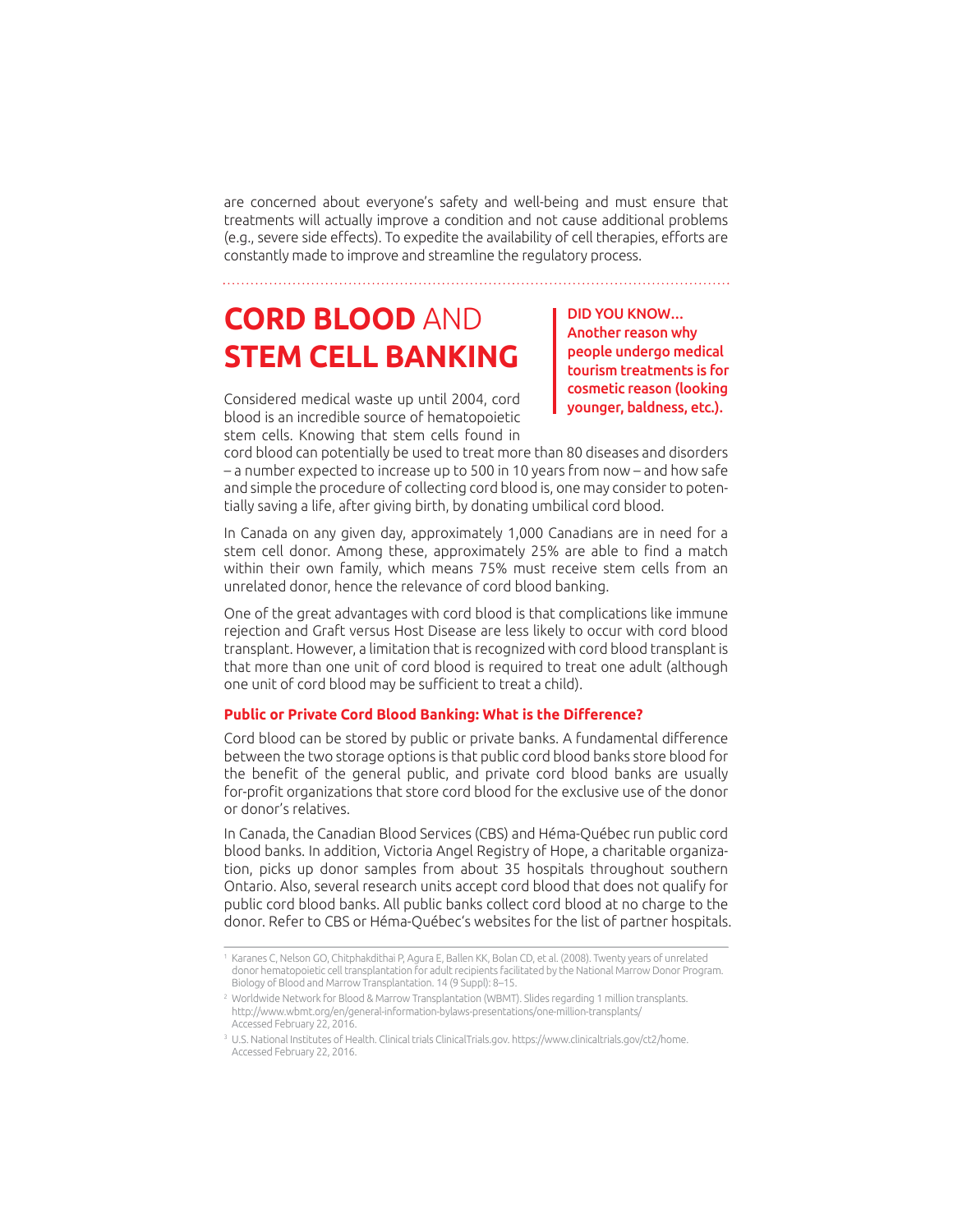# ABOUT **CELLCAN**

CellCAN is a network that was created in April 2014 by Canadian researchers who work in regenerative medicine and cellular therapy.

#### Our mission: mobilize stakeholders and knowledge across Canada to significantly advance regenerative medicine and cell therapy research and clinical development.

CellCAN founding network affiliates include five Good Manufacturing Practice (GMP) compliant facilities which accommodate clinical grade production of human cell and tissue products. Together, CellCAN facilities equate to 30 Health Canada compliant clean rooms, able to do state of the art research and to treat patients across Canada. CellCAN's founding network affiliates include also two major research units in related areas or issues of ethics, law and regulation (ELR) and biotechnology.

CellCAN is also implementing platforms so that researchers, clinicians, granting bodies, industry stakeholders, charitable organizations, members of the government, patient representatives and the public can exchange knowledge, express their needs, and share their questions and even concerns.

### ADDITIONAL **RESOURCES**

CellCAN's website: www.cellcan.com or www.ilovestemcells.ca

- Includes pamphlets for lay public on stem cells, medical tourism and the process of clinical trials.
- Includes a HelpDesk where you can ask specific questions and we'll put you in contact with the best person to answer (helpdesk@cellcan.com).

Reggie Mobile App – discover the potential and state of research

for multiple diseases: www.cellcan.com/meet\_reggie

Database on clinical trials: www.clinicaltrials.gov

CBS OneMatch and National Cord Blood Bank: www.blood.ca

Héma-Québec Stem Cell Registry and Cord Blood Bank:

#### www.hema-quebec.qc.ca

You can also refer to the Canadian Cancer Society (www.cancer.ca) or other charitable organizations on specific diseases for information on novel cell therapies offered.